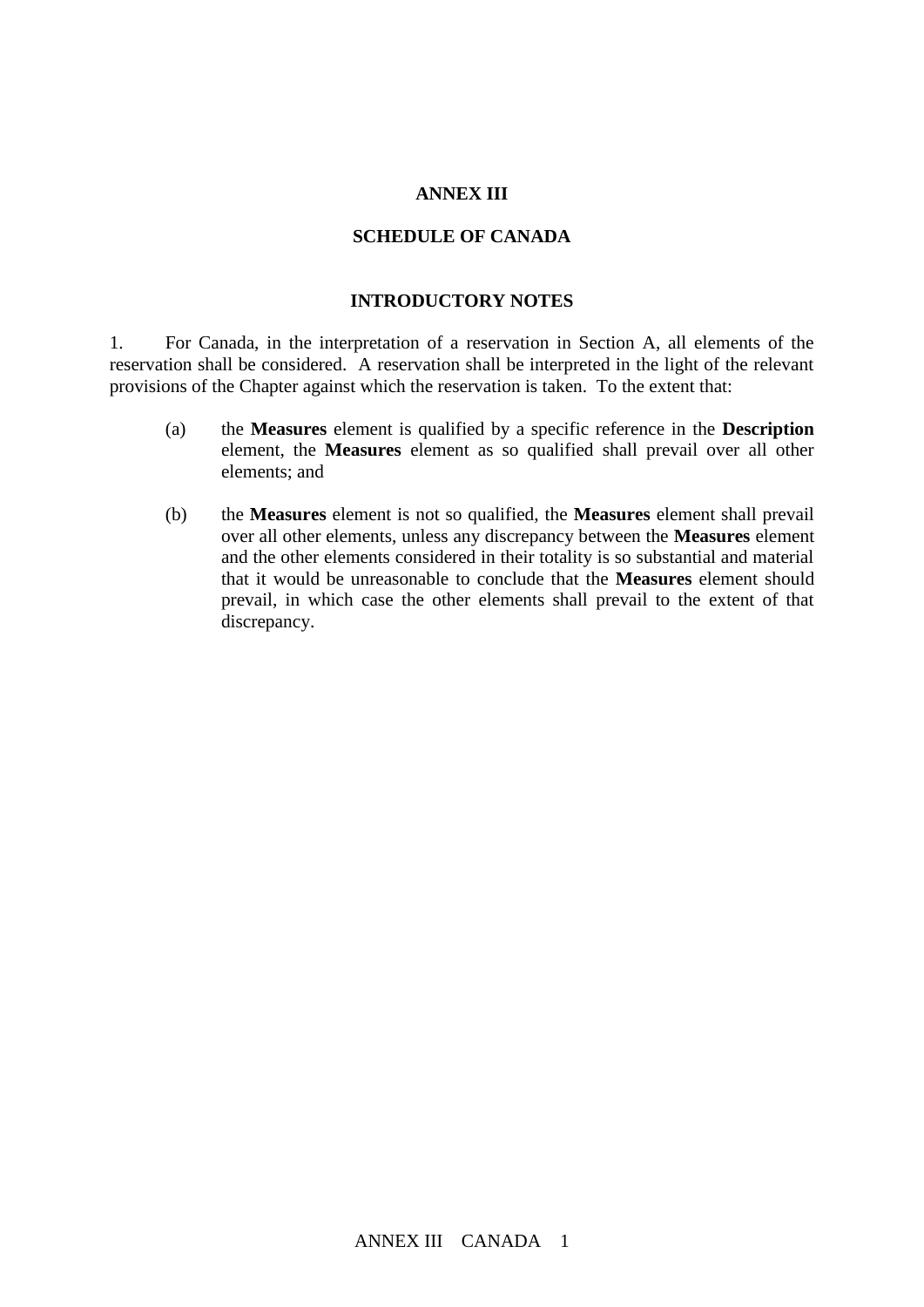## **HEADNOTES**

1. Commitments under this Agreement, in the subsectors listed in this Schedule, are undertaken subject to the limitations and conditions set forth in these headnotes and in the Schedule below.

2. To clarify Canada's commitment with respect to Article 11.5 (Market Access for Financial Institutions), juridical persons supplying financial services and constituted under the laws of Canada are subject to non-discriminatory limitations on juridical form.<sup>1</sup>

3. Article 11.10.1(c) (Non-Conforming Measures) shall not apply to non-conforming measures relating to Article 11.5(b) (Market Access for Financial Institutions).

4. For greater certainty, limitations on the participation of foreign capital in terms of maximum percentage limits on foreign shareholding or the total value of individual or aggregate foreign investment should not be considered a limitation to Article 11.5 (Market Access for Financial Institutions).

 1 For example, partnerships and sole proprietorships are generally not acceptable juridical forms for financial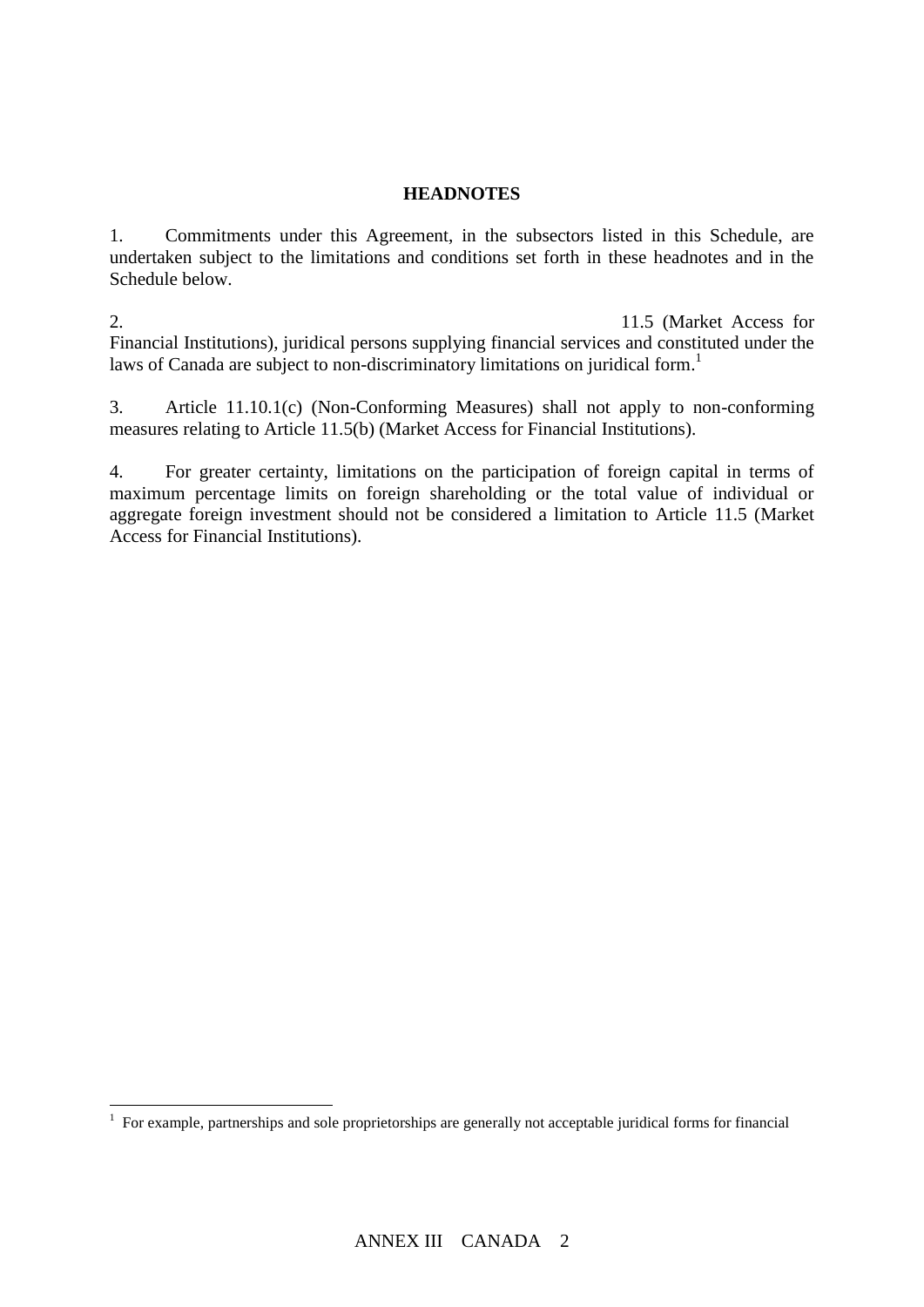#### **ANNEX III**

# **Section A**

| Sector:                       | <b>Financial Services</b>                                                                                                                                                                                                                                                                                                                                                           |
|-------------------------------|-------------------------------------------------------------------------------------------------------------------------------------------------------------------------------------------------------------------------------------------------------------------------------------------------------------------------------------------------------------------------------------|
| <b>Sub-Sector:</b>            | All                                                                                                                                                                                                                                                                                                                                                                                 |
| <b>Obligations Concerned:</b> | National Treatment (Article 11.3)<br>Senior Management and Boards of Directors (Article 11.9)                                                                                                                                                                                                                                                                                       |
| <b>Level of Government:</b>   | Central                                                                                                                                                                                                                                                                                                                                                                             |
| <b>Measures:</b>              | <b>Bank Act s. 159, 749</b><br>Insurance Companies Act s. 167, 796<br>Trust and Loan Companies Act s. 163<br>Foreign Institutions Subject to the Canadian Residency<br>Requirements Regulations (Insurance Companies)<br>Foreign Institutions Subject to the Canadian Residency<br>Requirements Regulations (Trust and Loan Companies)<br>Cooperative Credit Association Act s. 169 |
| <b>Description:</b>           | A minimum of one-half of the directors of a federally-regulated<br>financial institution that is a subsidiary of a foreign institution<br>and a majority of the directors of any other federally-regulated<br>financial institution must be either Canadian citizens ordinarily<br>resident in Canada or permanent residents ordinarily resident in<br>Canada.                      |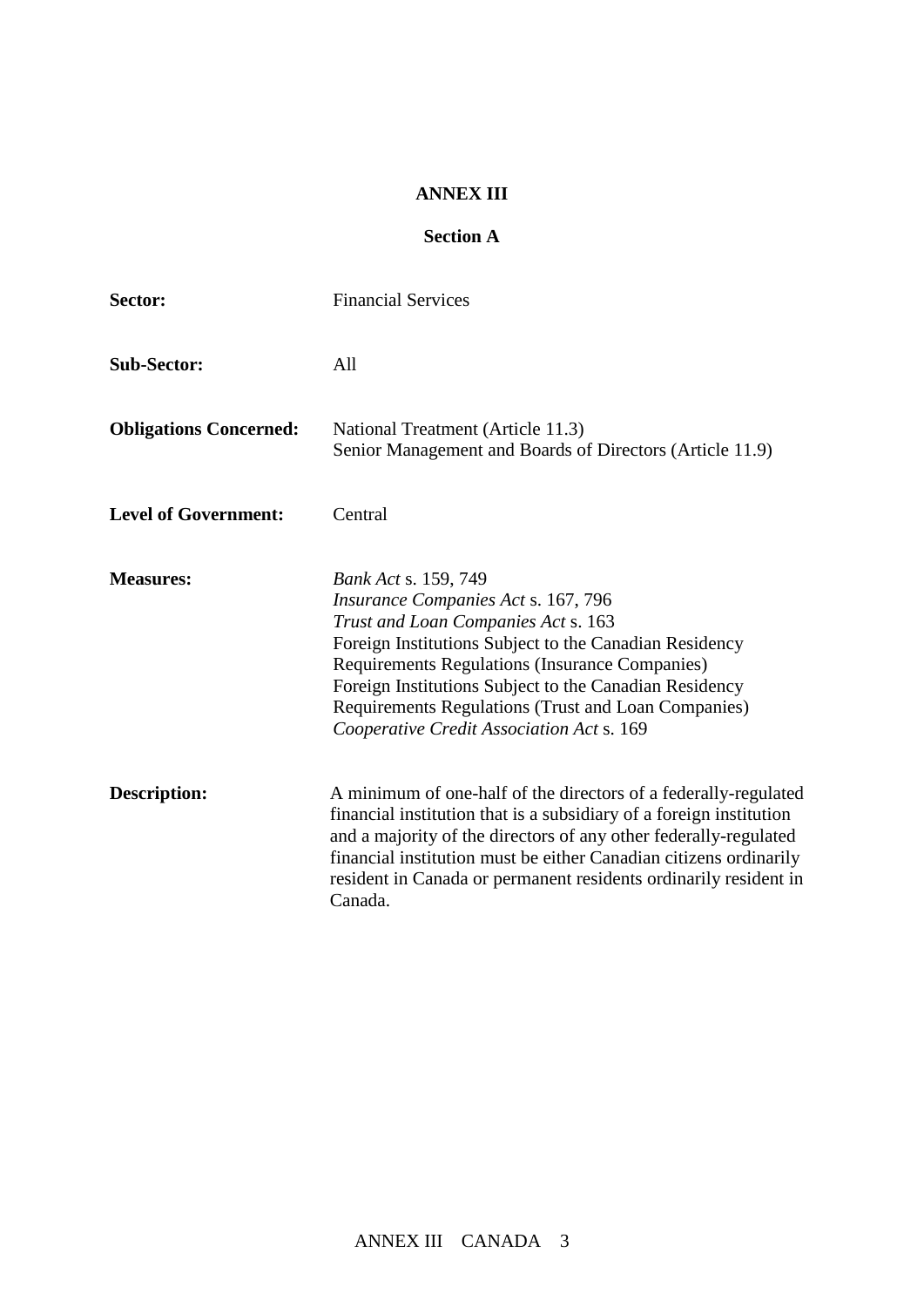| Sector:                       | <b>Financial Services</b>                                                                                                      |
|-------------------------------|--------------------------------------------------------------------------------------------------------------------------------|
| <b>Sub-Sector:</b>            | Banking and other financial services (excluding insurance)                                                                     |
| <b>Obligations Concerned:</b> | Market Access for Financial Institutions (Article 11.5)                                                                        |
| <b>Level of Government:</b>   | Central                                                                                                                        |
| <b>Measures:</b>              | <i>Bank Act s.</i> 524                                                                                                         |
| <b>Description:</b>           | In order to establish a bank branch, a foreign bank must be a<br>bank in the jurisdiction under whose laws it is incorporated. |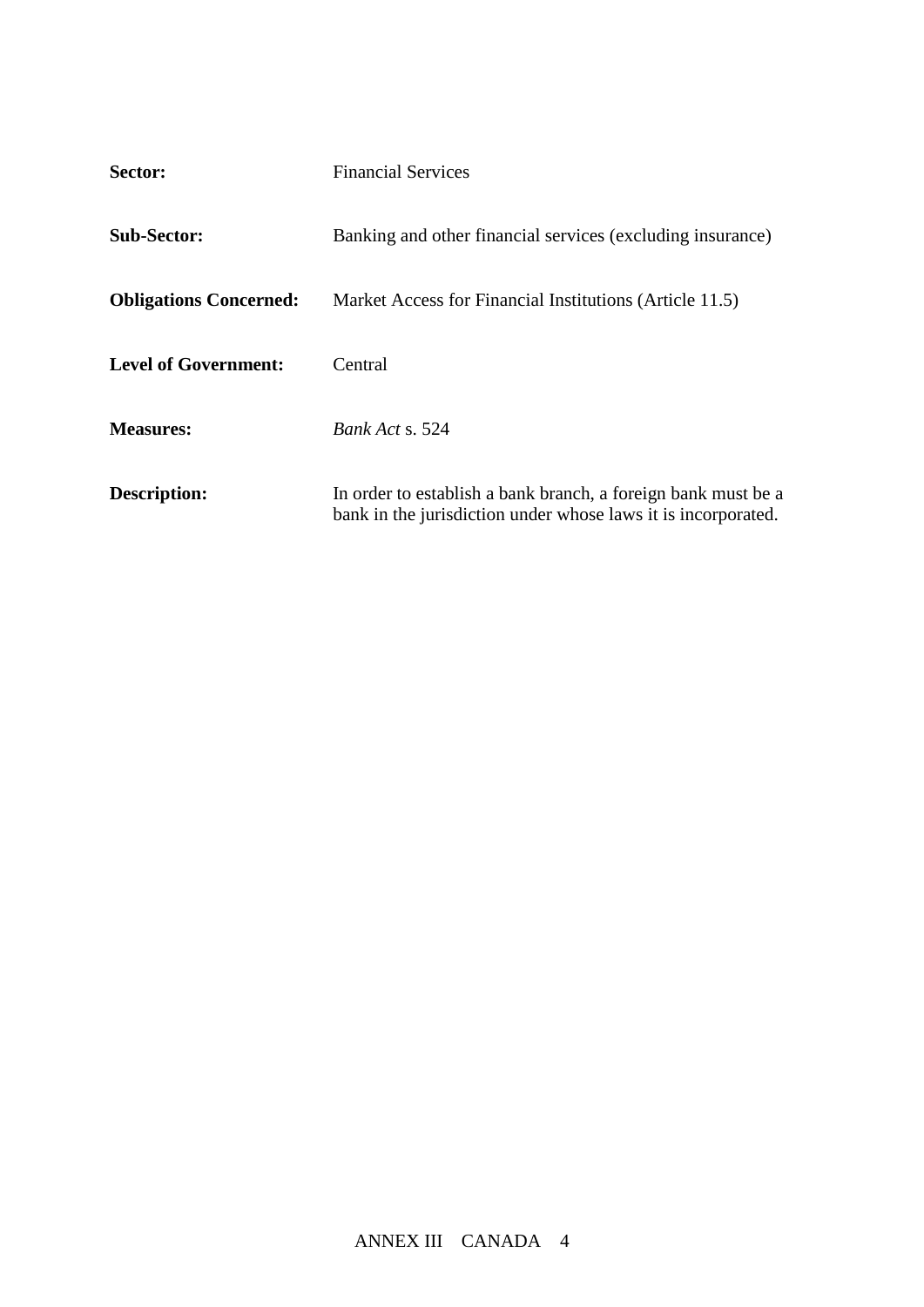**Sector:** Financial Services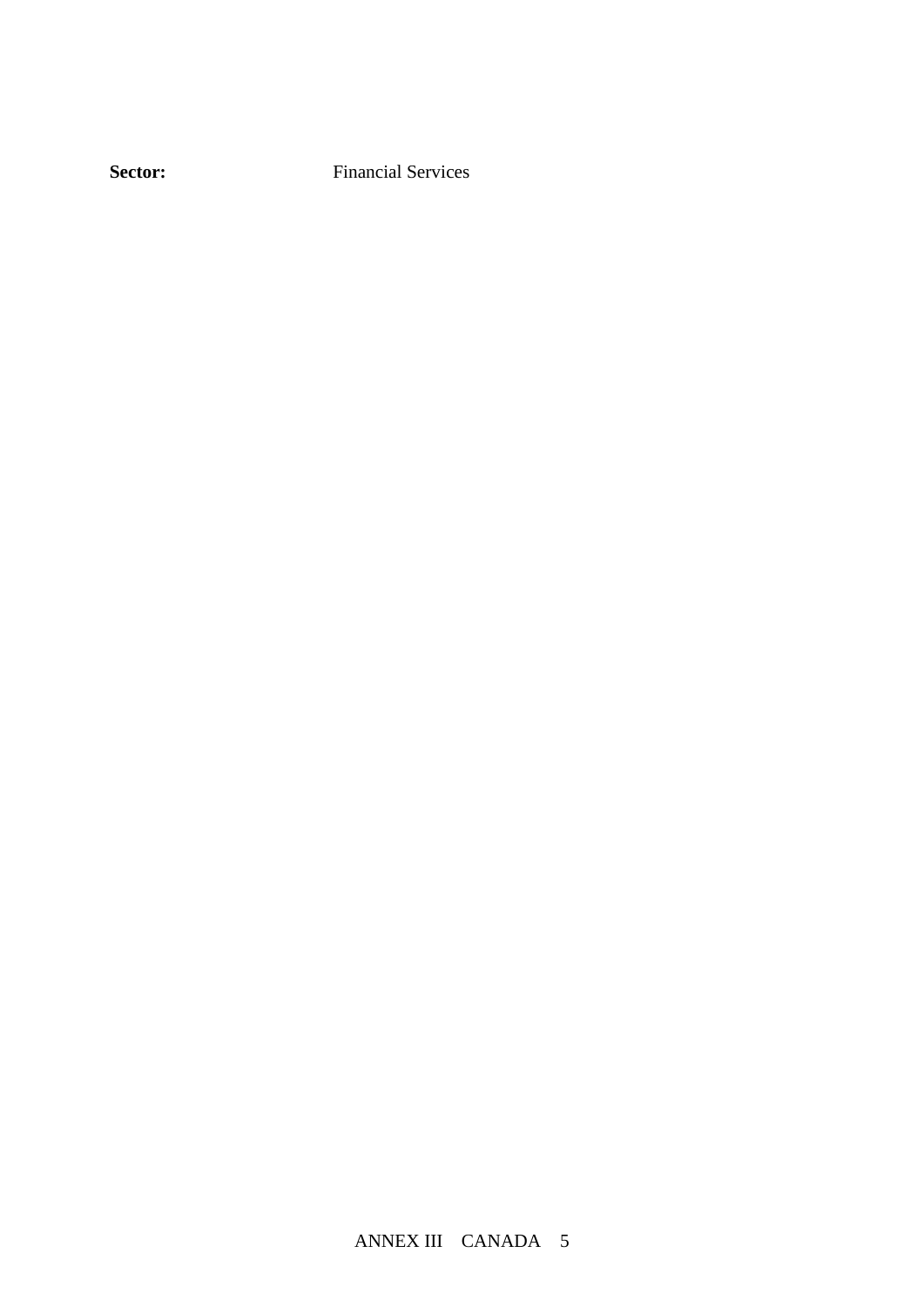| Sector:                       | <b>Financial Services</b>                                                                                                                                                                   |
|-------------------------------|---------------------------------------------------------------------------------------------------------------------------------------------------------------------------------------------|
| <b>Sub-Sector:</b>            | All                                                                                                                                                                                         |
| <b>Obligations Concerned:</b> | Market Access for Financial Institutions (Article 11.5)                                                                                                                                     |
| <b>Level of Government:</b>   | Central                                                                                                                                                                                     |
| <b>Measures:</b>              | <b>Trust and Loan Companies Act</b><br><b>Bank Act</b><br>Cooperative Credit Associations Act<br><i><b>Insurance Companies Act</b></i>                                                      |
| <b>Description:</b>           | Federal laws do not permit a trust and loan company, credit<br>union or fraternal benefit society in Canada to be established<br>through branches of corporations organised under a foreign |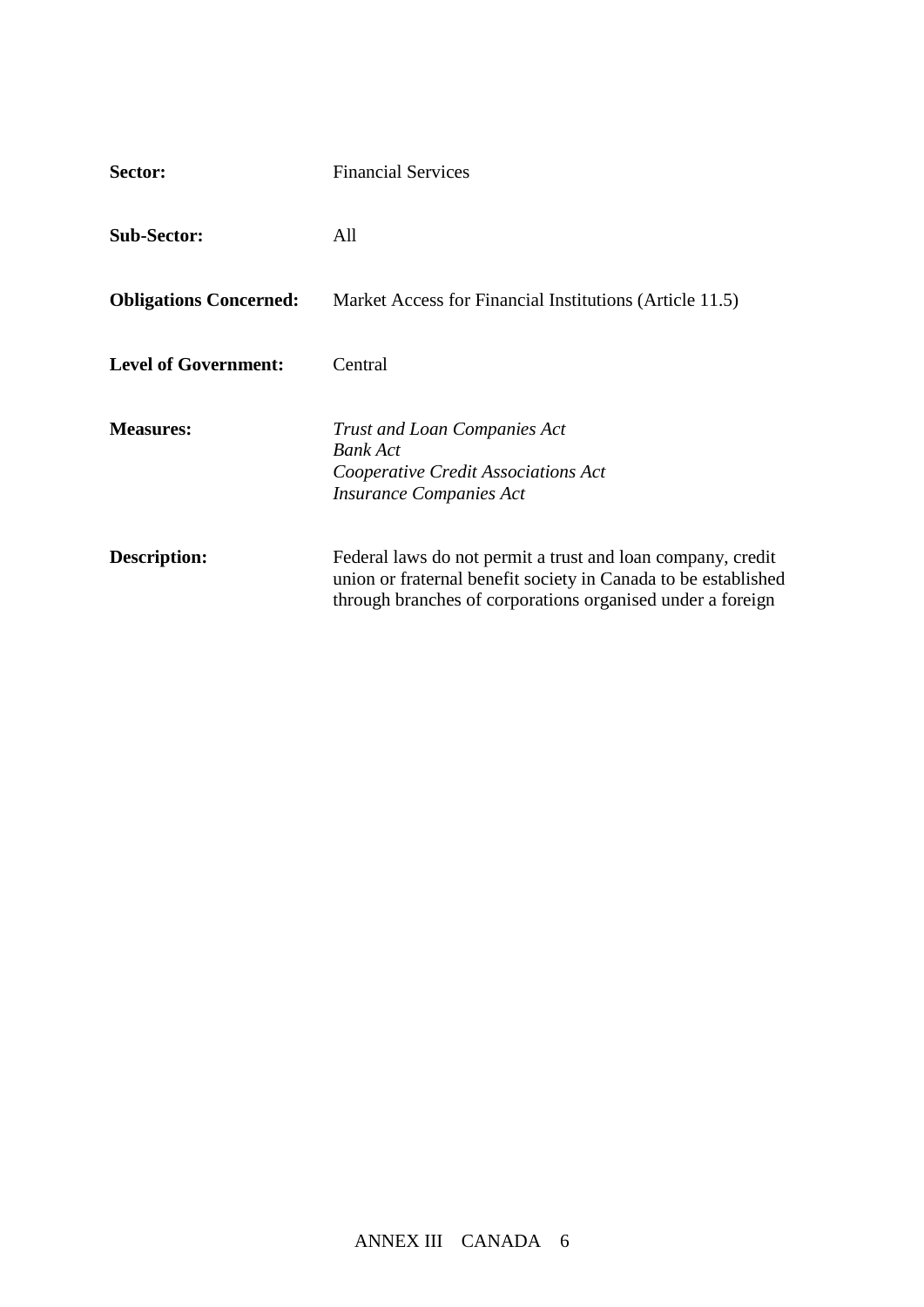| Sector:                       | <b>Financial Services</b>                                                                                                                                                                                                                                                            |
|-------------------------------|--------------------------------------------------------------------------------------------------------------------------------------------------------------------------------------------------------------------------------------------------------------------------------------|
| <b>Sub-Sector:</b>            | All                                                                                                                                                                                                                                                                                  |
| <b>Obligations Concerned:</b> | Market Access for Financial Institutions (Article 11.5)                                                                                                                                                                                                                              |
| <b>Level of Government:</b>   | Central                                                                                                                                                                                                                                                                              |
| <b>Measures:</b>              | Bank Act s. 510, 522.16, 524<br><i>Insurance Companies Act s.</i> 574, 581                                                                                                                                                                                                           |
| <b>Description:</b>           | A bank branch must be established directly under the authorised<br>foreign bank incorporated in the jurisdiction where the<br>authorised foreign bank principally carries on business.                                                                                               |
|                               | A foreign entity authorised to insure, in Canada, risks must be<br>established directly under the foreign insurance company<br>incorporated in the jurisdiction where the foreign insurance<br>company, either directly or through a subsidiary, principally<br>carries on business. |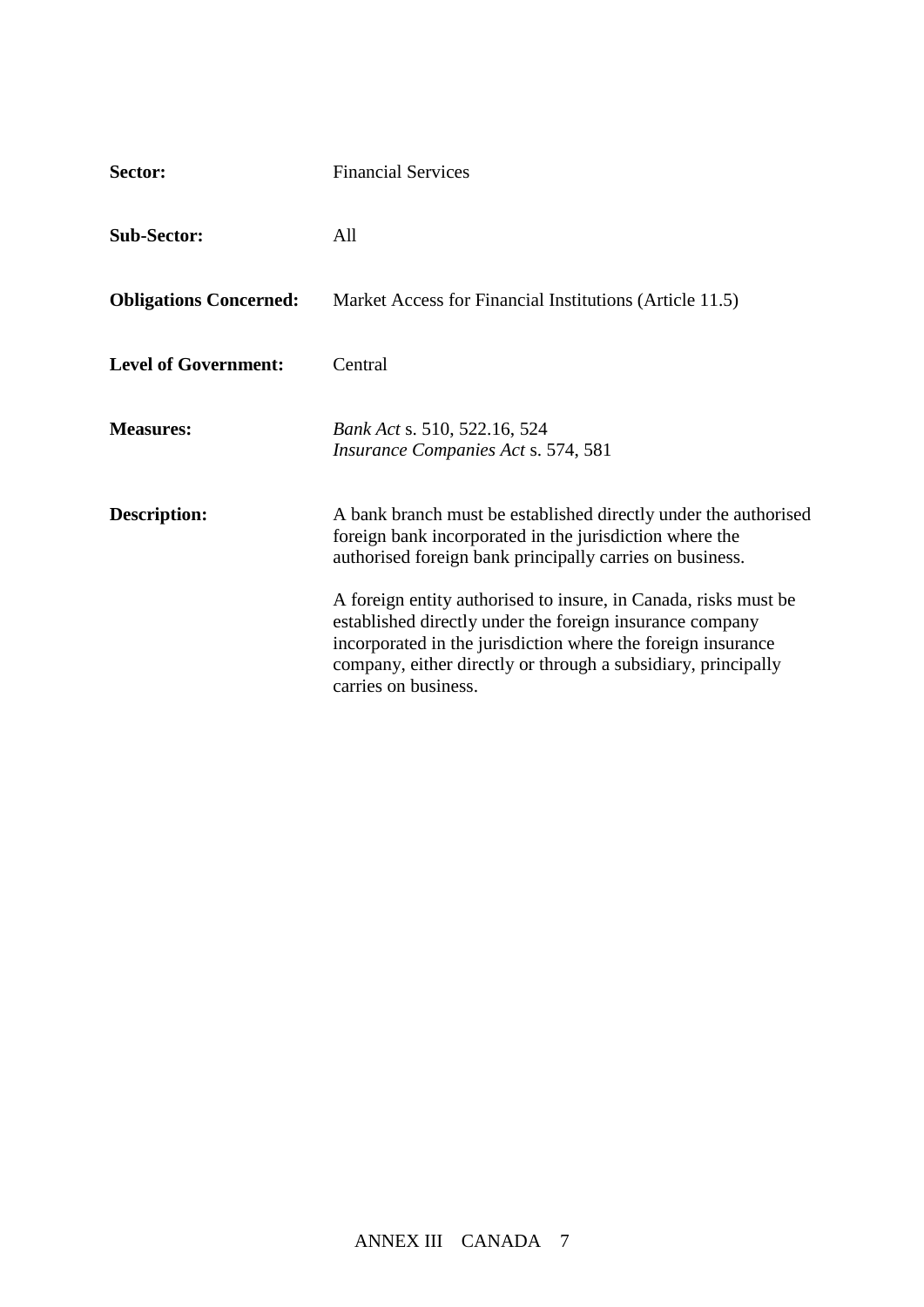| Sector:                       | <b>Financial Services</b>                                                                                                                                                  |
|-------------------------------|----------------------------------------------------------------------------------------------------------------------------------------------------------------------------|
| <b>Sub-Sector:</b>            | Banking and other financial services (excluding insurance)                                                                                                                 |
| <b>Obligations Concerned:</b> | National Treatment (Article 11.3)<br>Market Access for Financial Institutions (Article 11.5)                                                                               |
| <b>Level of Government:</b>   | Central                                                                                                                                                                    |
| <b>Measures:</b>              | <i>Bank Act s.</i> 520, 540, 545<br><i>Bank Act sch. I, II</i><br>Canadian Deposit Insurance Corporation Act s. 2, 8, 17                                                   |
| <b>Description:</b>           | Full service foreign bank branches and lending foreign bank<br>branches are prohibited from becoming member institutions of<br>the Canadian Deposit Insurance Corporation. |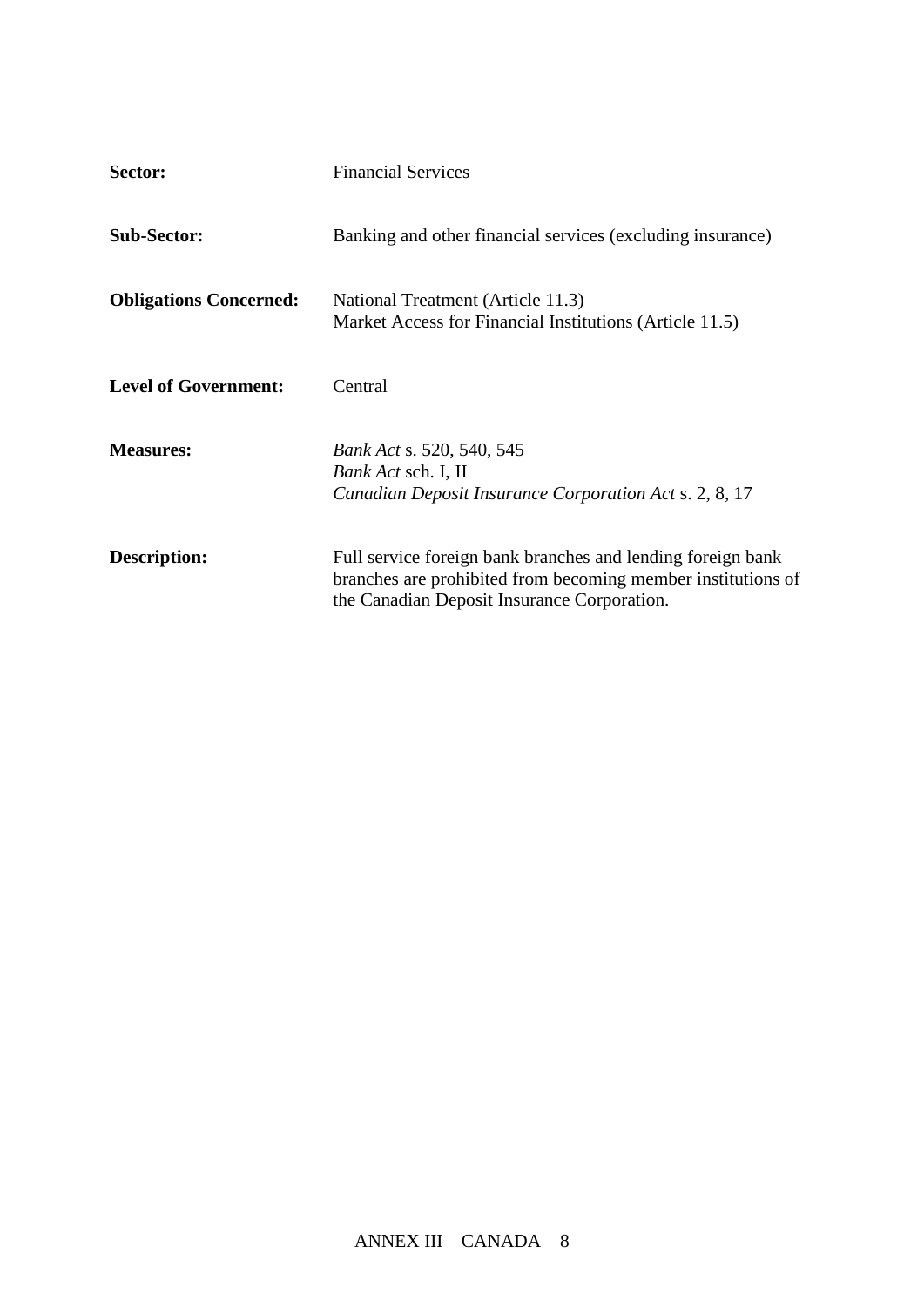| Sector:                       | <b>Financial Services</b>                                                                                    |
|-------------------------------|--------------------------------------------------------------------------------------------------------------|
| <b>Sub-Sector:</b>            | Banking and other financial services (excluding insurance)                                                   |
| <b>Obligations Concerned:</b> | National Treatment (Article 11.3)<br>Market Access for Financial Institutions (Article 11.5)                 |
| <b>Level of Government:</b>   | Central                                                                                                      |
| <b>Measures:</b>              | Canadian Payments Act s. 2, 4<br><i>Bank Act s.</i> 524, 540                                                 |
| Description:                  | Lending branches of foreign banks are prohibited from being<br>members of the Canadian Payments Association. |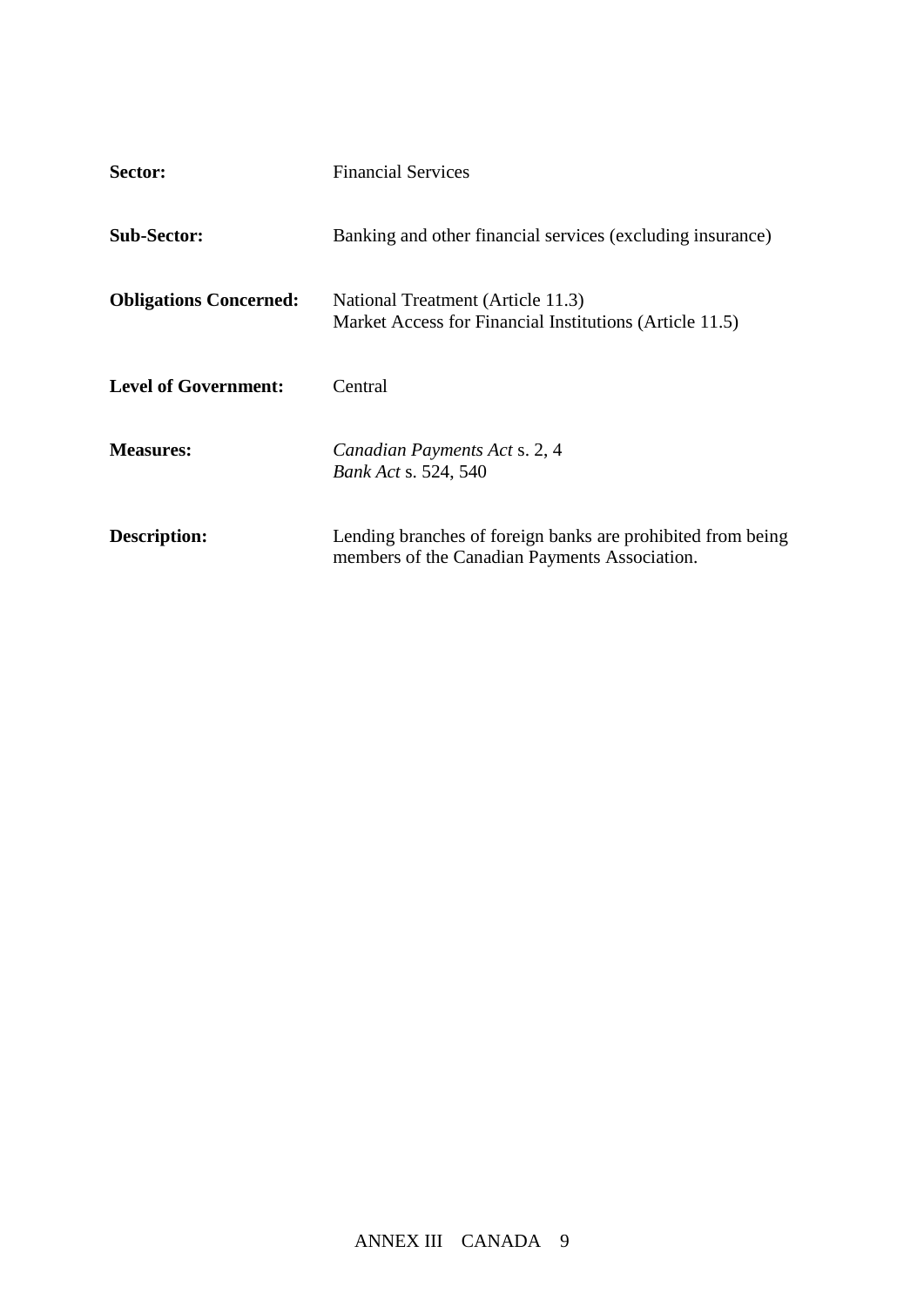| Sector:                       | <b>Financial Services</b>                                                                                                                                                           |
|-------------------------------|-------------------------------------------------------------------------------------------------------------------------------------------------------------------------------------|
| <b>Sub-Sector:</b>            | All                                                                                                                                                                                 |
| <b>Obligations Concerned:</b> | National Treatment (Article 11.3)<br>Most-Favoured-Nation Treatment (Article 11.4)<br>Cross-Border Trade (Article 11.6)<br>Senior Management and Boards of Directors (Article 11.9) |
| <b>Level of Government:</b>   | Regional                                                                                                                                                                            |
| <b>Measures:</b>              |                                                                                                                                                                                     |
| <b>Description:</b>           | All existing non-conforming measures of all provinces and<br>territories.                                                                                                           |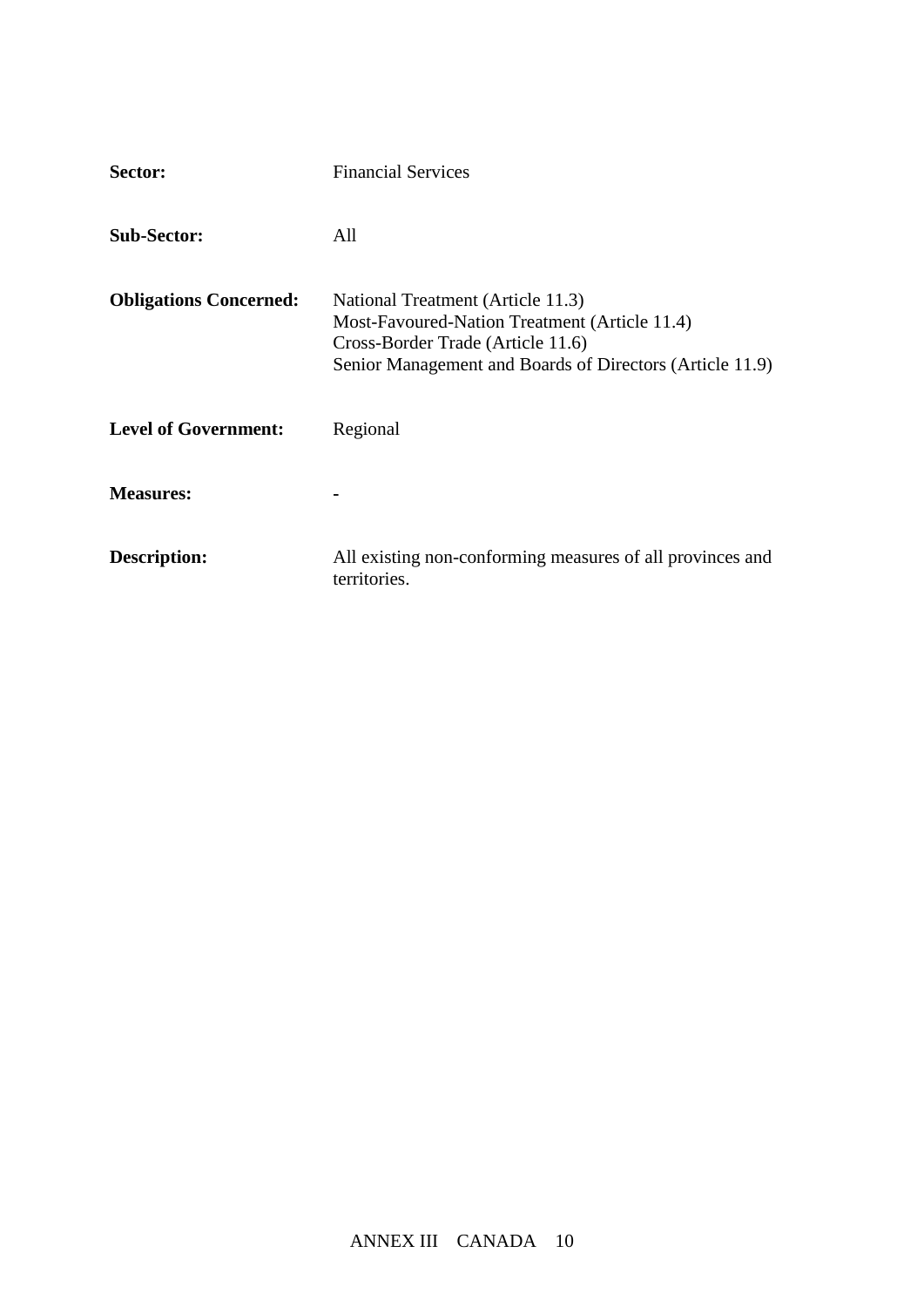### **ANNEX III**

# **Section B**

| Sector:                       | <b>Financial Services</b>                                                   |
|-------------------------------|-----------------------------------------------------------------------------|
| <b>Sub-Sector:</b>            | All                                                                         |
| <b>Obligations Concerned:</b> | Market Access for Financial Institutions (Article 11.5)                     |
| <b>Level of Government:</b>   | Regional                                                                    |
| Description:                  | Canada reserves the right to adopt or maintain any measure that<br>of GATS. |
| <b>Existing Measures:</b>     |                                                                             |